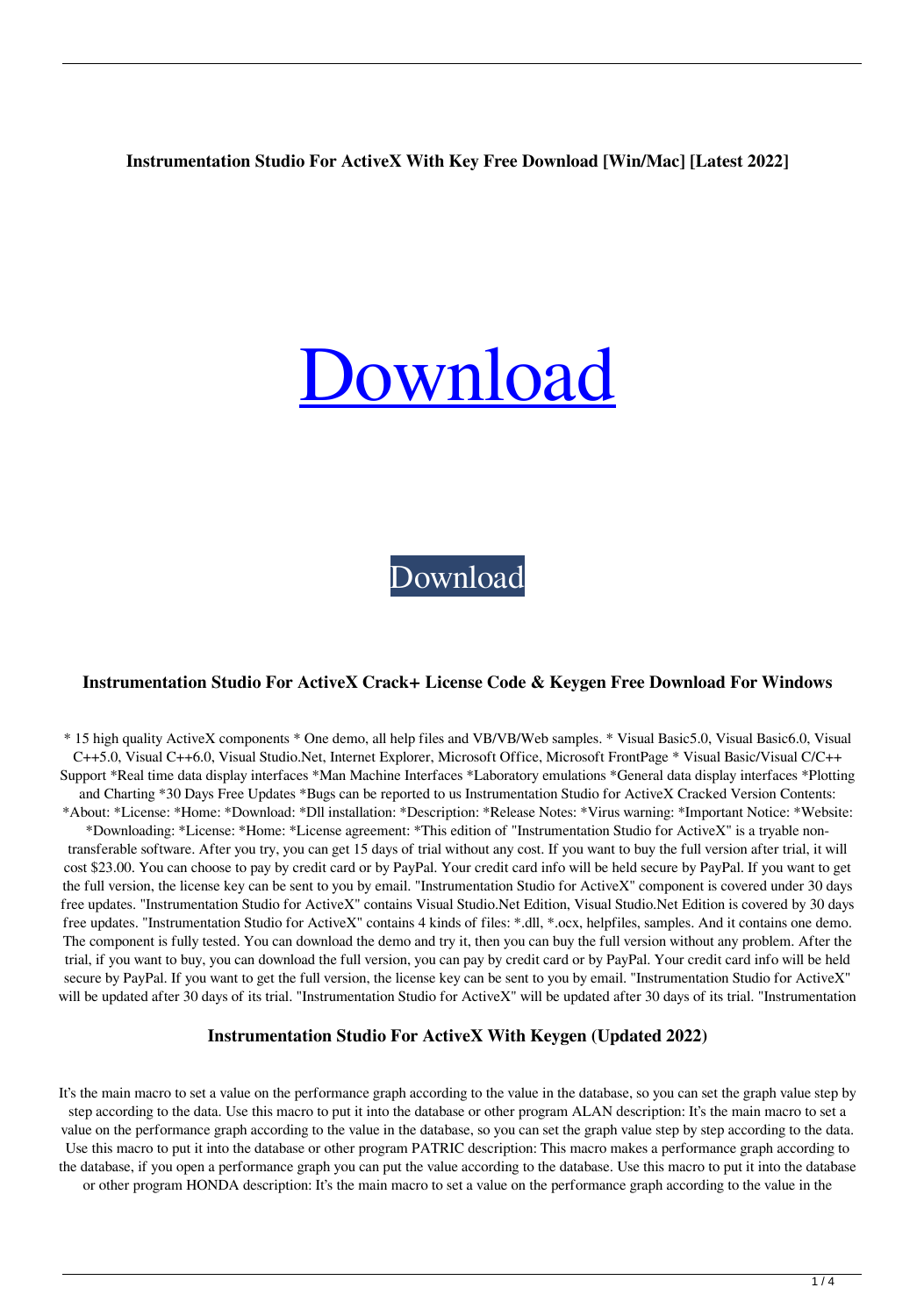database, so you can set the graph value step by step according to the data. Use this macro to put it into the database or other program SUMINO description: It's the main macro to set a value on the performance graph according to the value in the database, so you can set the graph value step by step according to the data. Use this macro to put it into the database or other program SOFT description: It's the main macro to set a value on the performance graph according to the value in the database, so you can set the graph value step by step according to the data. Use this macro to put it into the database or other program KINGLAC description: It's the main macro to set a value on the performance graph according to the value in the database, so you can set the graph value step by step according to the data. Use this macro to put it into the database or other program RELOAD description: It's the main macro to set a value on the performance graph according to the value in the database, so you can set the graph value step by step according to the data. Use this macro to put it into the database or other program DATE description: It's the main macro to set a value on the performance graph according to the value in the database, so you can set the graph value step by step according to the data. Use this macro to put it into the database or other program VOLT description: It's the main 77a5ca646e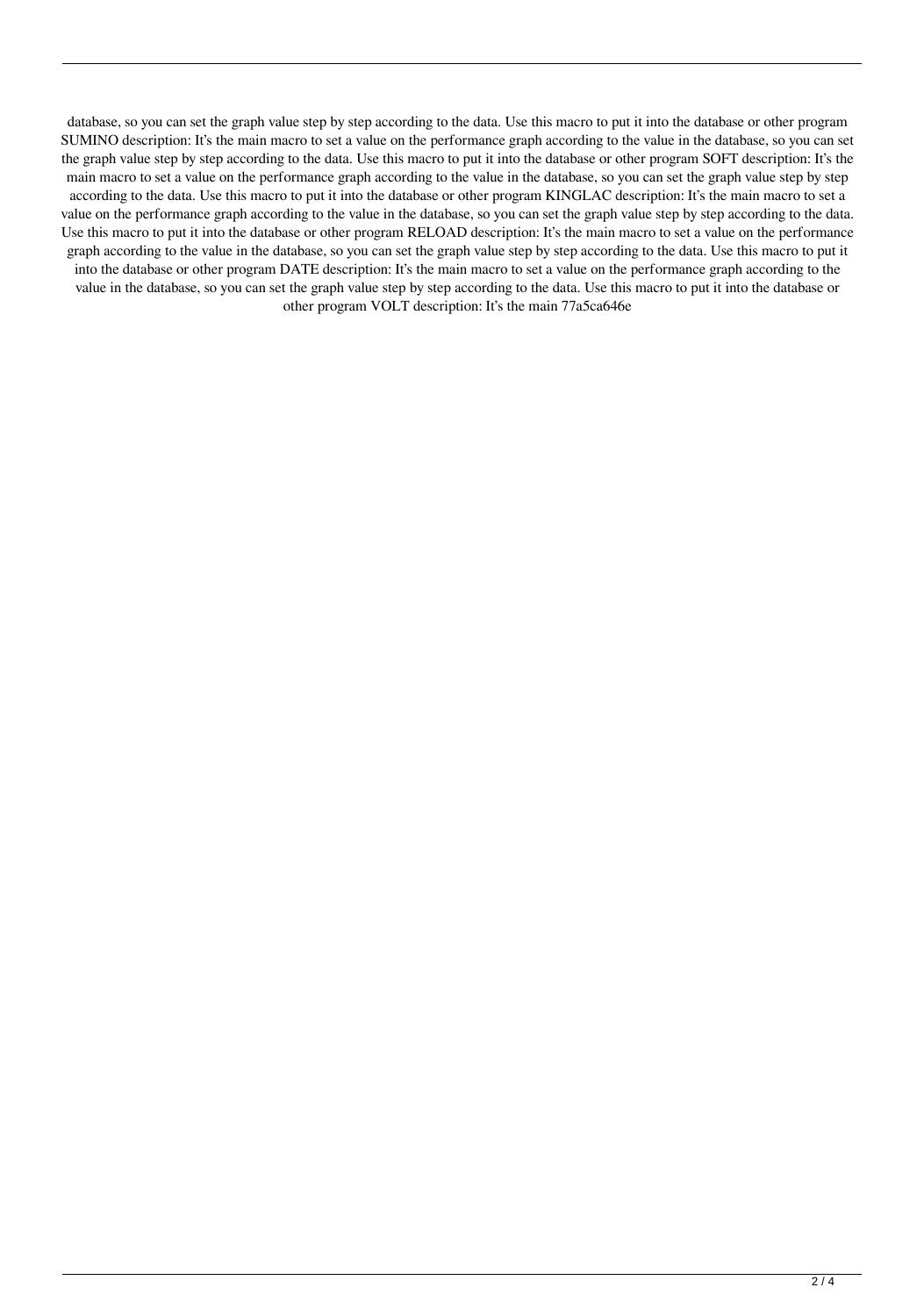## **Instrumentation Studio For ActiveX Crack + Download**

Instrumentation Studio for ActiveX is a collection of common instrumentation interface and graphic ActiveX components. Instrumentation Studio for ActiveX includes 15 economical and powerful ActiveX components which relate to user-interface, gauge, instrumentation, chart,trend, etc. These components are high-quality and very popular in the process control, MMI, scientific, engineering, simulation, and data acquisition communities. Instrumentation Studio for ActiveX package includes Annunciator, AniLine, DGauge, Annunciator, Gauge, Indicator, Knob, Led, Meter, NumberLed, Odometer, Percent, Selector, Slider, Toggle and Trend etc. 15 components(\*.ocx), one demo, all help files and VB/VB/Web samples. You may find them in the installed directory. · Visual Basic5.0 · Visual Basic6.0 · Visual C++5.0 · Visual C++6.0 · Visual Studio.Net · Internet Explorer · Microsoft Office · Microsoft FrontPage Here are some key features of "Instrumentation Studio for ActiveX": · Factory Automation and Simulation · Simulation · Real time data acquisition and display · Man Machine Interfaces · Laboratory emulations · General data display interfaces · Plotting and Charting Limitations: · 60 days trial Instrumentation Studio for ActiveX Version: 1.0.1.1 Support: 1. English 2. German LabVIEW is an engineering workbench, enabling designers to create software-controlled test and measurement instruments and machines. Designers combine graphical blocks with text-based blocks to create user-defined system models and logic, which can be compiled and then simulated and debugged. LabVIEW is generally used as a graphical programming environment, but there are also versions available which run as an interactive command-line program. LabVIEW supports testing and instrumentation, communication with devices, and data acquisition. LabVIEW also supports parallel programming using the PLab and the PLab VCL. Support: 1. English 2. German MikroC is a general purpose real-time operating system (RTOS) specifically designed for microcontroller based devices and environments. It is a development environment for a variety of microcontroller applications. It provides highly configurable and user friendly graphical interfaces and blocks that enable the rapid development of embedded systems on the ARM

## **What's New In?**

\* Annunciator. \* AniLine. \* DGauge. \* Annunciator. \* Gauge. \* Indicator. \* Knob. \* Led. \* Meter. \* NumberLed. \* Odometer. \* Percent. \* Selector. \* Slider. \* Toggle. \* Trend. --------------------------------------------------------------------------------------------------- SCAN APPLY CONVERSION ========================================================================

=========================== Coder Name: ASCIIScan ActiveX Version: 1.0.0 1.0.1 1.1.0 1.1.1 1.2.0 1.2.1 1.3.0 1.4.0 1.4.1 1.5.0 1.5.1 1.5.2 1.6.0 1.7.0 1.8.0 1.9.0 1.9.1 1.10.0 1.10.1 1.11.0 1.11.1 1.11.2 1.12.0 1.12.1 1.12.2 1.12.3 1.13.0 1.13.1 1.13.2 1.13.3 1.14.0 1.14.1 1.14.2 1.15.0 1.15.1 1.16.0 1.16.1 1.17.0 1.17.1 1.18.0 1.18.1 1.19.0 1.19.1 1.19.2 1.20.0 1.20.1 1.21.0 1.21.1 1.21.2 1.21.3 1.21.4 1.21.5 1.21.6 1.21.7 1.21.8 1.21.9 1.21.10 1.21.11 1.21.12 1.21.13 1.21.14 1.21.15 1.21.16 1.22.0 1.22.1 1.22.2 1.22.3 1.22.4 1.22.5 1.22.6 1.22.7 1.22.8 1.22.9 1.22.10 1.22.11 1.22.12 1.22.13 1.22.14 1.22.15 1.22.16 1.22.17 1.22.